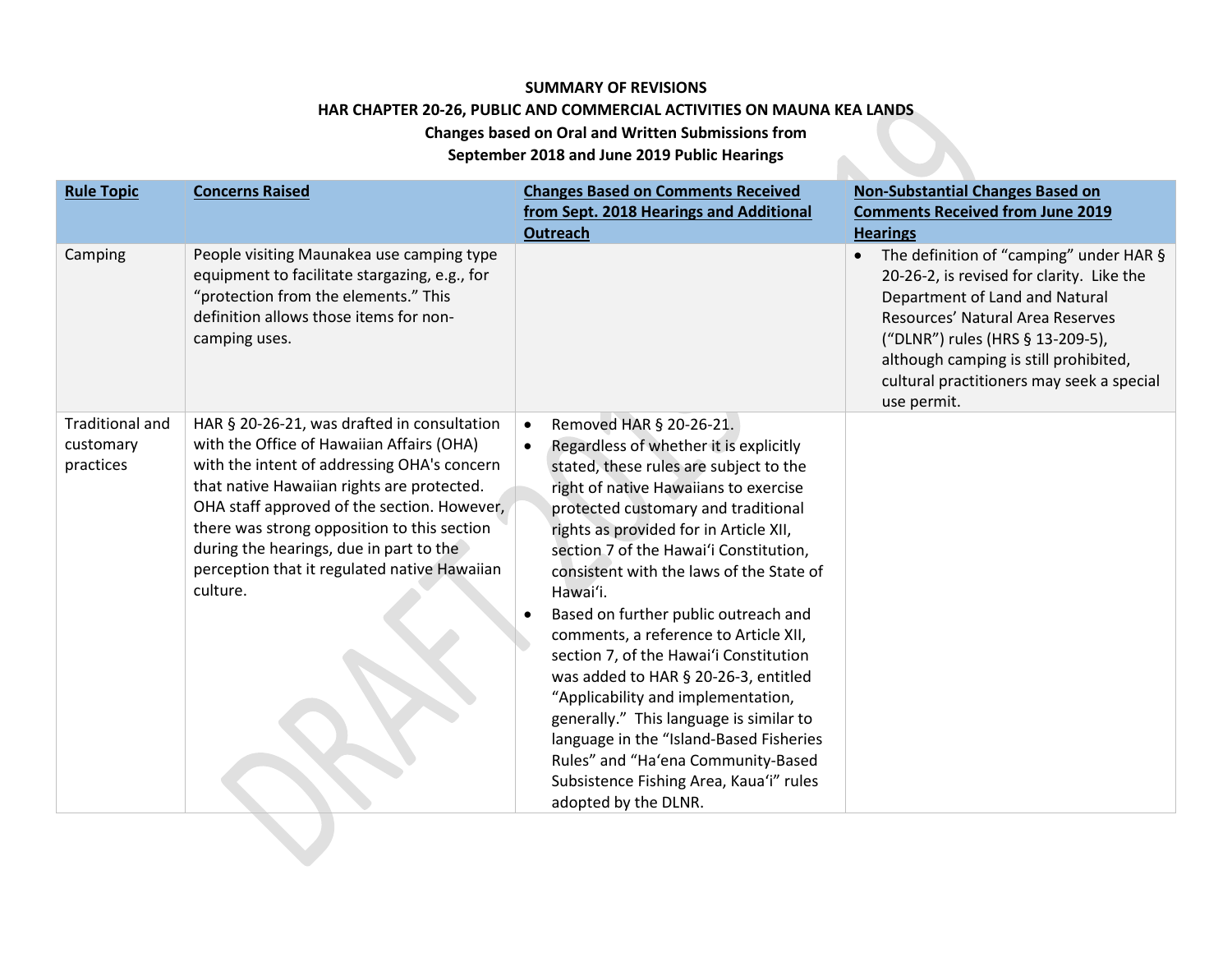| <b>Rule Topic</b>                                             | <b>Concerns Raised</b>                                                                                                                                                                                                                                                                                                            | <b>Changes Based on Comments Received</b><br>from Sept. 2018 Hearings and Additional<br><b>Outreach</b>                                                                                                                                                                                                                                                                                                                                                                | <b>Non-Substantial Changes Based on</b><br><b>Comments Received from June 2019</b><br><b>Hearings</b>                                                                                                                                                                                                                                                                 |
|---------------------------------------------------------------|-----------------------------------------------------------------------------------------------------------------------------------------------------------------------------------------------------------------------------------------------------------------------------------------------------------------------------------|------------------------------------------------------------------------------------------------------------------------------------------------------------------------------------------------------------------------------------------------------------------------------------------------------------------------------------------------------------------------------------------------------------------------------------------------------------------------|-----------------------------------------------------------------------------------------------------------------------------------------------------------------------------------------------------------------------------------------------------------------------------------------------------------------------------------------------------------------------|
| Preservation of<br>scientific and<br>educational<br>resources | Concerns raised about routine<br>$\bullet$<br>maintenance activities in areas already<br>covered by permits issued by DLNR.<br>There was strong opposition to the<br>$\bullet$<br>perception that cell phones and<br>flashlights were banned.                                                                                     | Added "routine maintenance,<br>$\bullet$<br>operations, and construction" under the<br>definition of "commercial activity," to<br>HAR § 20-26-2.<br>Added text to limit prohibited uses to<br>$\bullet$<br>the most sensitive areas, under what is<br>now HAR § 20-26-23. Clarified that cell<br>phone use and use of flashlights are<br>allowed.                                                                                                                      |                                                                                                                                                                                                                                                                                                                                                                       |
| <b>Public Safety</b>                                          | Use of the term "harass" under HAR §<br>20-26-34 is vague.                                                                                                                                                                                                                                                                        |                                                                                                                                                                                                                                                                                                                                                                                                                                                                        | Removed "harass" from HAR § 20-26-34.<br>$\bullet$                                                                                                                                                                                                                                                                                                                    |
| Snow Play                                                     | Concerns raised about the restrictive<br>$\bullet$<br>nature of snow play.                                                                                                                                                                                                                                                        | Revised HAR § 20-26-39 to allow more<br>flexibility on what is allowed while<br>ensuring public safety.                                                                                                                                                                                                                                                                                                                                                                |                                                                                                                                                                                                                                                                                                                                                                       |
| Vehicles and<br>transportation                                | Concerns raised regarding safety north<br>$\bullet$<br>of Halepōhaku. Testifiers were opposed<br>to the 4-wheel drive limitation.<br>Concerns raised regarding public safety<br>and the use of appropriate vehicles<br>above Halepōhaku.<br>Kahu Ku Mauna ("KKM") raised concern<br>$\bullet$<br>that §20-26-28(b) was not clear. | Removed 4-wheel drive prohibition;<br>$\bullet$<br>instead, the section now prohibits 2-<br>wheel drive vehicles north of<br>Halepōhaku, under what is now HAR §<br>20-26-28. Also, clarified provision<br>related to the removal of abandoned<br>vehicles.<br>Added restriction on the "Use of vehicles<br>$\bullet$<br>with two wheels propelled by pedals, for<br>example, a bicycle, north of Halepohaku,<br>except by written approval," under HAR<br>§ 20-26-30. | §20-26-28(b) revised for clarity as<br>$\bullet$<br>follows: "The following types of vehicles<br>may be impounded by an authorized<br>agent at any time: (i) vehicles left<br>unattended in closed areas, (ii) vehicles<br>left for longer than forty-eight (48)<br>hours, or (iii) vehicles causing a safety<br>hazard which may be removed as soon<br>as possible." |
| Audio devices<br>and noise                                    | Testimony included many concerns that<br>$\bullet$<br>noise restrictions would limit chanting<br>and singing. These noise restrictions<br>were based on Forest Reserves rules<br>(HAR § 13-104-13).                                                                                                                               | The noise provisions intend to limit<br>$\bullet$<br>amplified sounds, which can impact<br>resources. Revised prohibition on<br>audio/noise to focus specifically on<br>prohibited uses that impact resources,<br>under what is now HAR § 20-26-33.                                                                                                                                                                                                                    |                                                                                                                                                                                                                                                                                                                                                                       |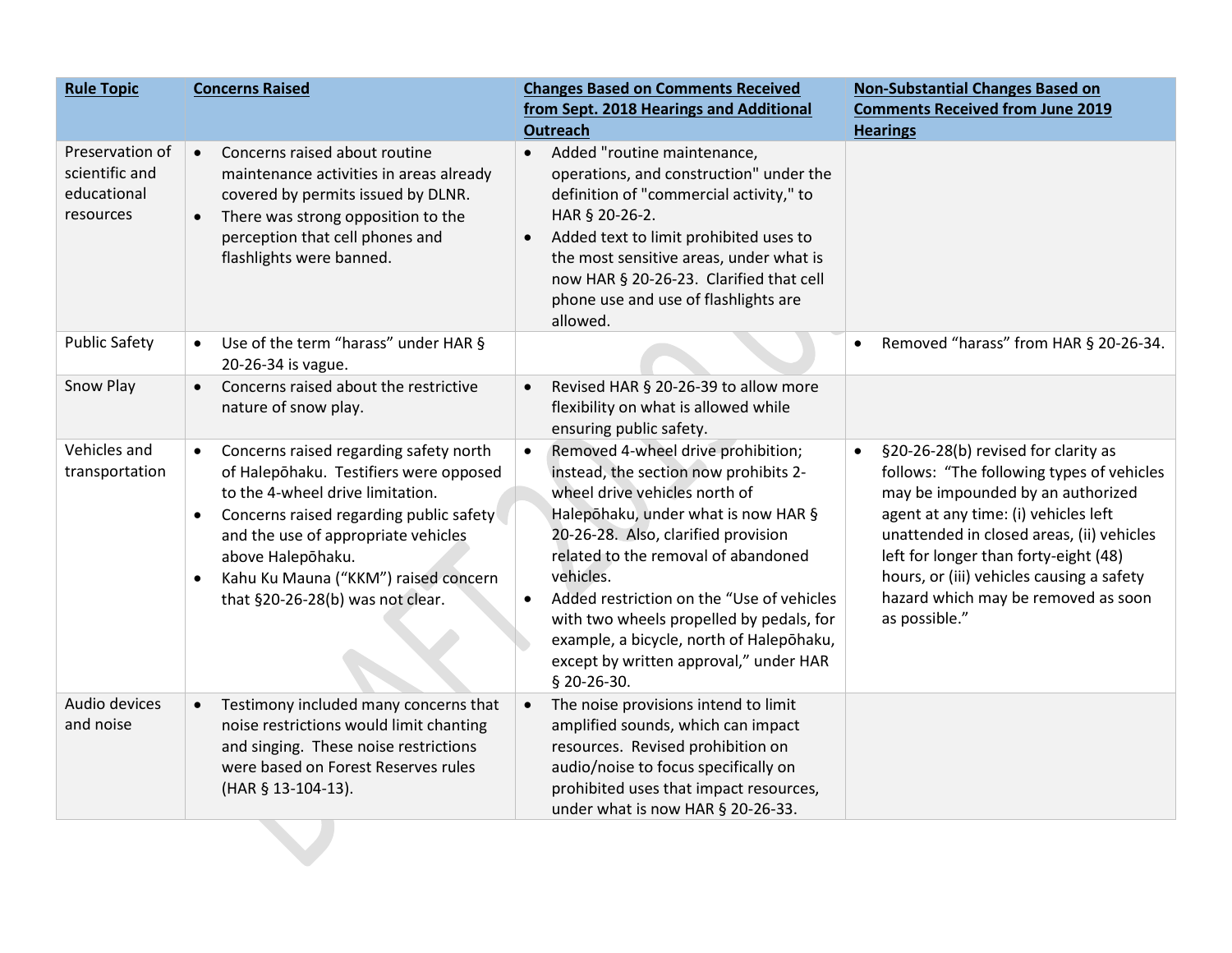| <b>Rule Topic</b>                                                                            | <b>Concerns Raised</b>                                                                                                                                                                                                                                                                                                                                                                                                                                                                                                                                                                              | <b>Changes Based on Comments Received</b><br>from Sept. 2018 Hearings and Additional<br><b>Outreach</b>                                                                                                                                                                                                                                                                                                                                                                                                                                                                         | <b>Non-Substantial Changes Based on</b><br><b>Comments Received from June 2019</b><br><b>Hearings</b>                                                                                                                                                                                          |
|----------------------------------------------------------------------------------------------|-----------------------------------------------------------------------------------------------------------------------------------------------------------------------------------------------------------------------------------------------------------------------------------------------------------------------------------------------------------------------------------------------------------------------------------------------------------------------------------------------------------------------------------------------------------------------------------------------------|---------------------------------------------------------------------------------------------------------------------------------------------------------------------------------------------------------------------------------------------------------------------------------------------------------------------------------------------------------------------------------------------------------------------------------------------------------------------------------------------------------------------------------------------------------------------------------|------------------------------------------------------------------------------------------------------------------------------------------------------------------------------------------------------------------------------------------------------------------------------------------------|
| Permits for<br>public<br>assemblies and<br>meetings                                          | Group and assembly permitting<br>$\bullet$<br>requirements were similar to those<br>required by other land management<br>agencies, like Haleakala National Park<br>and DLNR Natural Area Reserves (HAR §<br>13-209-4) and Forest Reserves (HAR §<br>13-104-18(5)) rules.<br>However, testimony included strong<br>$\bullet$<br>opposition to group and assembly<br>permits, which were perceived as<br>interfering with cultural activities,<br>practices, and protests.<br>The following requirement under HAR §<br>$\bullet$<br>20-26-62 is overly broad,<br>"indemnification of the university." | Removed "Group use" and "Permits for<br>$\bullet$<br>public assemblies and meetings" from<br>the list of permits under HAR § 20-26-61.<br>Instead of a permit, registration is<br>required so that UH can ensure public<br>safety and manage impacts to resources<br>as required by Act 132 (2009) (also<br>reiterated in the purpose section, HAR §<br>$20-26-1$ ).<br>Definition of "Person" was revised so<br>$\bullet$<br>that it specifically includes "individuals<br>eighteen (18) years of age or older." This<br>is consistent with Department of<br>Education policy. | Removed indemnification requirement<br>$\bullet$<br>for group registration from HAR § 20-26-<br>$62(b)(6)$ .                                                                                                                                                                                   |
| Violations,<br>penalties, costs,<br>administrative<br>fines, sanctions,<br>and<br>collection | Testimony included observations that<br>fines, although set by statute (HRS §<br>304A-1904) and identical to DLNR fines,<br>were too high.<br>The difference between continuing and<br>repeat violations was unclear.<br>Indeterminate exclusion from UH<br>management areas in the enumerated<br>sanctions under HAR § 20-26-73 is<br>vague.<br>ACLU noted that verbal warning before<br>issuing a citation "is confusing and self-<br>contradictory."                                                                                                                                             | Removed statutory fines from HAR § 20-<br>$\bullet$<br>26-73 and moved it to Exhibit A, where<br>fines are categorized based on the<br>specific violations.<br>Distinguished and clarified "continuing<br>violation" from "repeat violations" in<br>HAR § 20-26-73 and Exhibit A.<br>Based on further public outreach and<br>$\bullet$<br>comments, specifically reduced fines for<br>failure to register large groups and<br>moved commercial fines to the higher<br>category.                                                                                                 | Revised HAR § 20-26-73(a)(2), by<br>removing the undefined period of time<br>of exclusion. However, a person<br>violating the rules can still be excluded<br>from UH management areas "until the<br>violation has been corrected."<br>Revised HAR § 20-26-74 by removing<br>warning provision. |
| Appeal                                                                                       | ACLU noted that the seven day period to<br>submit an appeal was too short.                                                                                                                                                                                                                                                                                                                                                                                                                                                                                                                          |                                                                                                                                                                                                                                                                                                                                                                                                                                                                                                                                                                                 | The time to file an appeal under HAR §<br>$\bullet$<br>20-26-75 was increased from seven to<br>fifteen days.                                                                                                                                                                                   |
|                                                                                              |                                                                                                                                                                                                                                                                                                                                                                                                                                                                                                                                                                                                     |                                                                                                                                                                                                                                                                                                                                                                                                                                                                                                                                                                                 |                                                                                                                                                                                                                                                                                                |